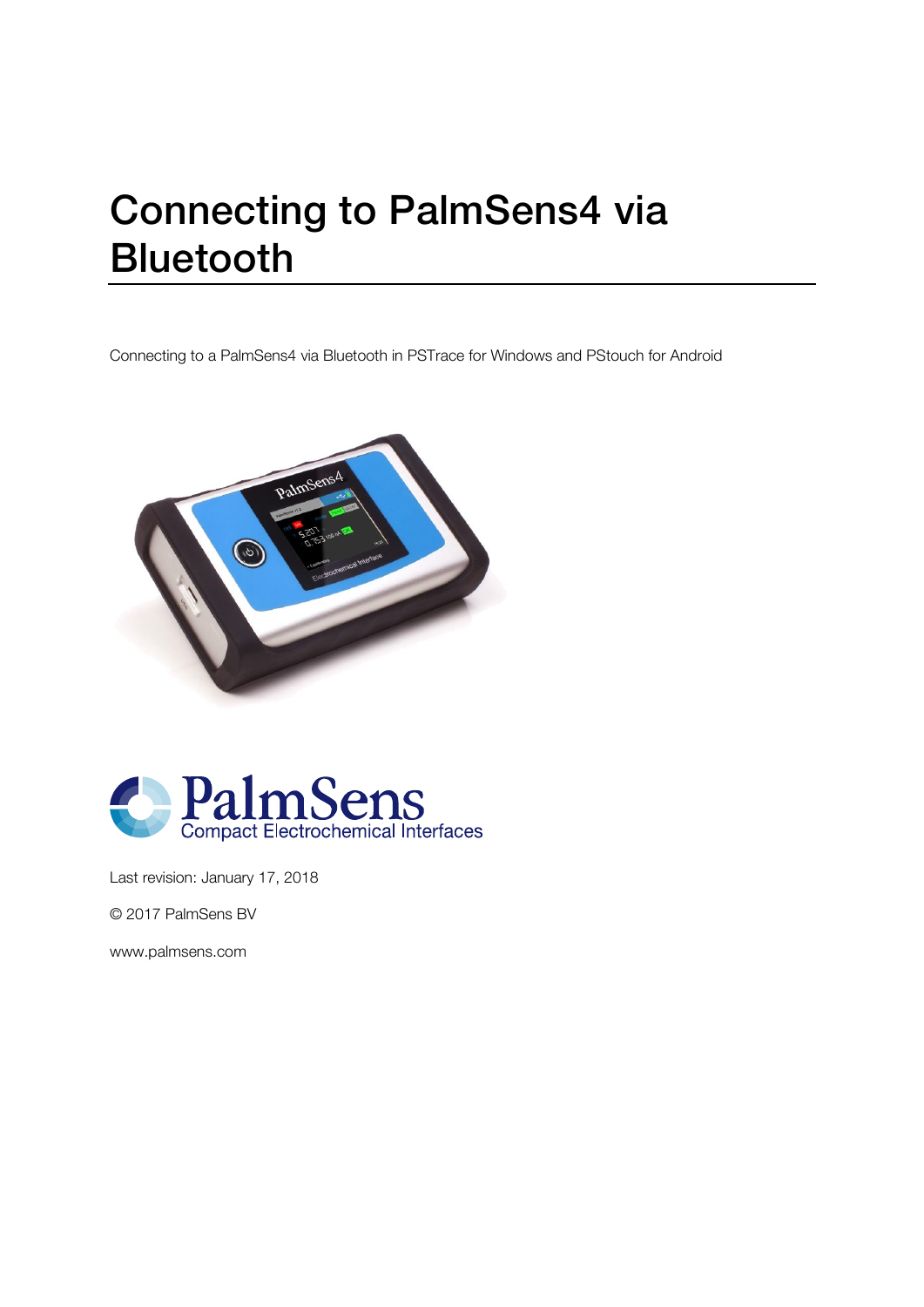## 1 Requirements

In order to connect to PalmSens4 via Bluetooth, make sure you have the following:

- When using PSTrace: version 5.3 or higher for PC<br>- Or use PSTouch 2.1 or higher for Android (phone)
- Or use PSTouch 2.1 or higher for Android (phone/tablet)

## 2 Connecting via Bluetooth in PSTrace

1. Start PSTrace and open the Settings window. Click in the menu: 'Tools'  $\rightarrow$  'General settings...'



2. Make sure the 'Bluetooth present' box is checked in the Settings window and click 'OK'.

| ⊤Comm options                 |
|-------------------------------|
|                               |
| Enable connection over TCP/IP |
| Bluetooth present             |
|                               |

3. To search for available Bluetooth devices, click the 'Bluetooth' button

| connection |                                    |         |  |            |  |  |  |
|------------|------------------------------------|---------|--|------------|--|--|--|
|            | PalmSens (Bluetor v                | Connect |  | Disconnect |  |  |  |
|            | <b>Bluetooth connections found</b> |         |  |            |  |  |  |

4. All available PalmSens Bluetooth devices will be listed. The last four characters of each device name are the last four characters of the Bluetooth MAC address. This address can be found on the bottom of the extension module.

| Connection                    |  |                                                                                                      |  |  |             |  |  |
|-------------------------------|--|------------------------------------------------------------------------------------------------------|--|--|-------------|--|--|
|                               |  | $\left\  \mathbf{A} \right\ $ (8)   PS-C533 (Bluetoot $\vee$   Connect $\left\  \mathbf{A} \right\ $ |  |  | Disconnect. |  |  |
| 4 Bluetooth connections found |  |                                                                                                      |  |  |             |  |  |

If the device is not listed, wait briefly and click the 'Bluetooth' button again. It can take some time before Windows has initialized all available Bluetooth devices.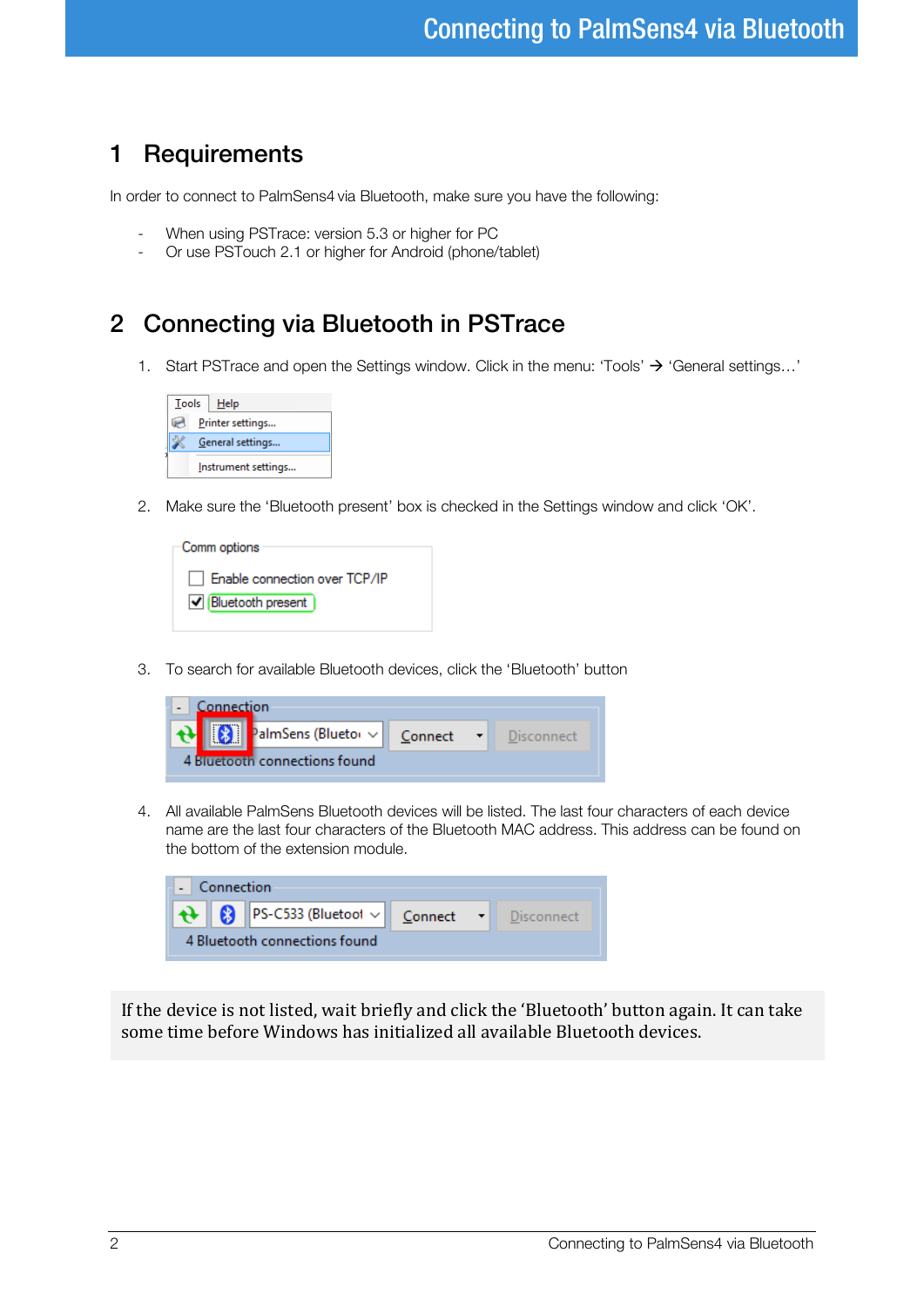5. Click 'Connect'. If this is the first time the PC is connecting to the instrument, Windows will ask for pairing.



Use pairing code: **1234**

6. If the pairing procedure took too long, the connection might have timed out. In this case repeat the steps from step 4 on.